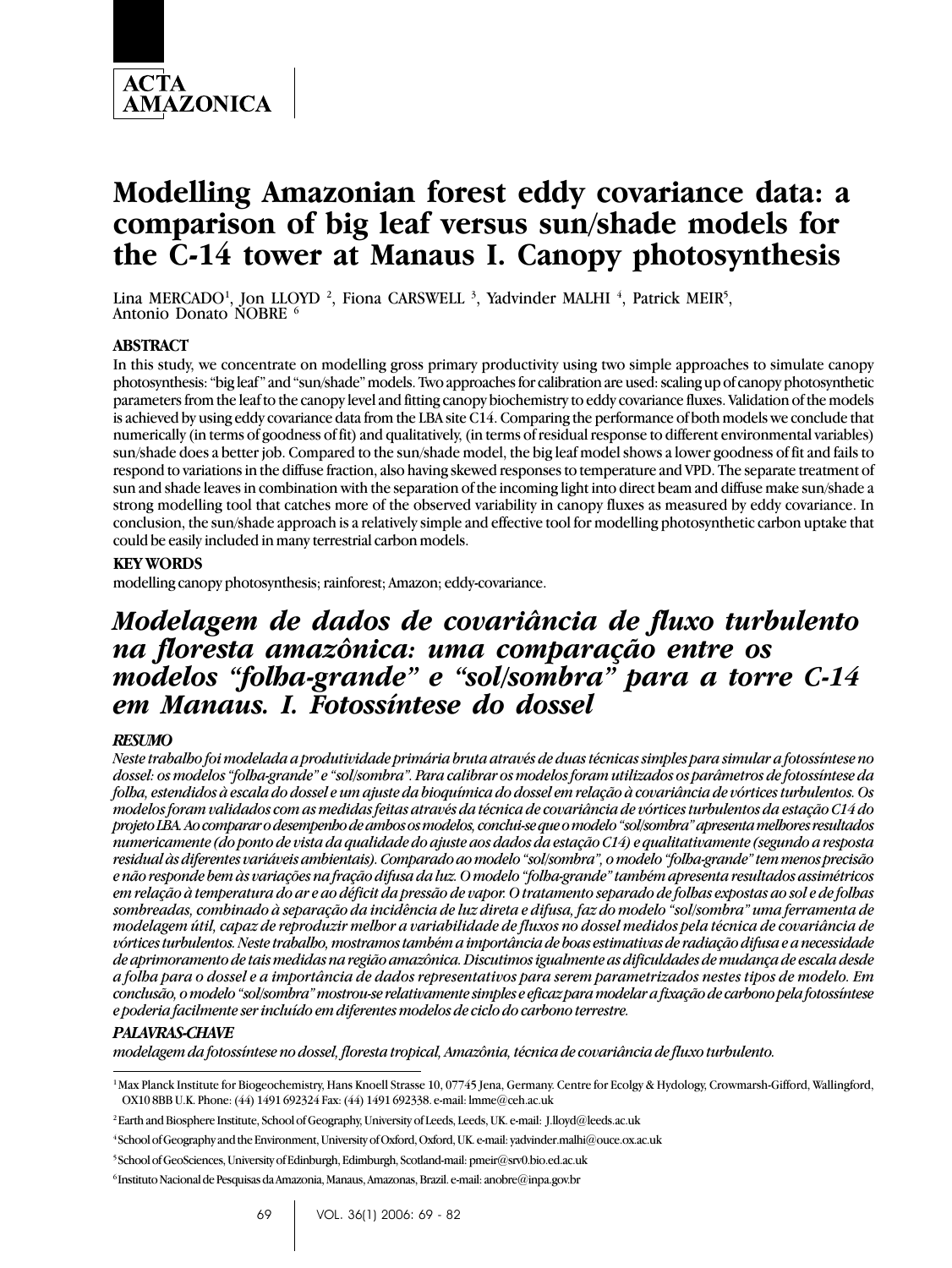

## INTRODUCTION

Tropical rain forests play an important role in the global carbon budget covering 12% of the planet's land surface and containing around 40% of the carbon in the terrestrial biosphere (Taylor & Lloyd, 1992). It has been estimated that they may account for as much as 50 % to the global net primary productivity (Grace *et al.*, 2001).

Recently, some studies have suggested the possibility that mature rainforests are currently acting as net carbon sinks. This implication comes from forest inventories (Phillips *et al.*, 1998) eddy covariance measurements (Grace *et al.*, 1995; Malhi *et al.*, 1998) and global atmospheric inversions (Rödenbeck *et al.*, 2003). Some terrestrial modelling studies (Tian *et al.*, 1998) have also suggested that undisturbed Amazon forest can be a strong net sink of CO $_{\textrm{\tiny{2}}}$  particularly during wet years or can be a carbon source when precipitation in much of the Amazon Basin is severely reduced (i.e during strong *El Niño* events). The measured magnitude of the sink is still controversial due to the range of reported values and it is clear that the magnitude of the sink in Amazonia can have important implications for the global carbon cycle.

There is a need to parameterise and validate ecosystem gas exchange and vegetation models for the Amazon region in order to adequately simulate present and future carbon balances. Calibrated models for the Amazon region are also of vital importance to improved accuracy of climate models' simulations of future carbon dioxide concentration and climate.

In the absence of major disturbances such as fire, gross primary productivity together with ecosystem respiration constitute the major components of an ecosystem's carbon balance. In this study, we concentrate on modelling gross primary productivity using two simple approaches to simulate canopy photosynthesis: big leaf and sun/shade models.

Among the terrestrial ecosystem biophysical modelling community, the merit of separating the contributions from sunlit and shaded foliage to canopy photosynthesis in model simulation has been recognized for some time (Goudriaan, 1977; de Pury & Farquhar 1997). This is because the photosynthesis of shaded leaves should retain an essentially linear response to above canopy irradiance even though photosynthesis of sunlit leaves may be light saturated. The sun/shade approach is expected to give more accurate predictions because of its separation of the leaves into dynamically changing sunlit and shaded groups exposed to very different radiation environments.

A closely related issue is the importance of separating diffuse skylight and direct sunlight when considering the penetration and absorption of radiation through the canopy. This is because of their different attenuation in canopies and the temporal and spatial variation in illumination intensity (Goudriaan, 1977; de Pury & Farquhar 1997). Under clear sky conditions most of the solar irradiance is direct beam radiation, whereas under overcast conditions the radiation is almost all diffuse. The partitioning of the incoming radiation into diffuse and direct

portions thus creates spatial bimodality in the illumination of the canopy: sun foliage receives diffuse and direct irradiance and shade foliage receives only diffuse irradiance.

Canopy light use efficiency (ratio of amount of  $CO<sub>2</sub>$  fixed to amount of absorbed photosynthetically active radiation, PAR) has been reported to be higher under diffuse irradiance than under direct radiation for individual trees and forest canopies (Lloyd *et al.*, 1995; Gu *et al.*, 2002; Law *et al.*, 2002). This can be explained by the following reasoning: since photosynthesis of individual leaves saturates at high irradiances, it is at low irradiances when individual leaves present their highest efficiencies. If light is mostly diffuse, the volume of shade in the canopy is minimal and the whole canopy should be more efficient under low irradiances. If light is mainly direct, there are well defined shadows that occupy larger amounts of leaves in the canopy and light use efficiencies will be lower (Roderick *et al.*, 2001).

Avoiding the separation of leaves into sunlit and shaded is one of the main drawbacks of big leaf models because it has a potential to lead to overestimation of canopy photosynthesis (de Pury & Farquhar 1997). Theoretically then, an accurate separation of diffuse and direct irradiance together with an accurate division of sun and shade foliage should be a crucial issue in modelling canopy photosynthesis.

Our main objective here is to calibrate and test these two approaches for modelling canopy photosynthesis, namely the big leaf and sun/shade parameterisations. The big leaf model (Lloyd *et al.*, 1995) is calibrated against eddy covariance data and sun/shade (de Pury & Farquhar 1997) is parameterised using derived leaf level photosynthetic parameters from vertical profiles of leaf photosynthetic capacities together with data of vertical distribution of leaf area density. More specifically, we wanted to compare and evaluate the behavior of both models for an Amazonian ecosystem.

## MATERIALS AND METHODS

## Site

The study site is an undisturbed mature lowland rain forest in the central Brazilian Amazon, close to Manaus, (2° 35' S, 60° 06' W). It is part of the Cueiras biological reserve owned by the Instituto National de Pesquisas da Amazonia (INPA) and is located on an extensive plateau with an elevation of about 100 m. The forest has a closed canopy of about 35- 40 m height with a few emergent trees reaching up to 45m ( Malhi *et al*., 1998). Permanent forest inventory plots established around the study area  $(2^{\circ}30^{\circ} S, 60^{\circ}06^{\circ} W)$  by the Biomass and Nutrient Experiment (BIONTE) and the Biological Dynamics of Forest Fragments Project (BDFFP) measured an average of stand biomass of 324.14 Mg ha-1 (reported in Chambers *et al.* (2001a)). A leaf area index of 5.7 has been measured at this site (Meir *et al.*, 2000) with values in the range [4.1-5.7] having been measured in nearby forests by S.Patiño (pers.comm.). The landscape consists of plateaus and valleys with soil type decreasing gradually from oxisols in the uplands (where the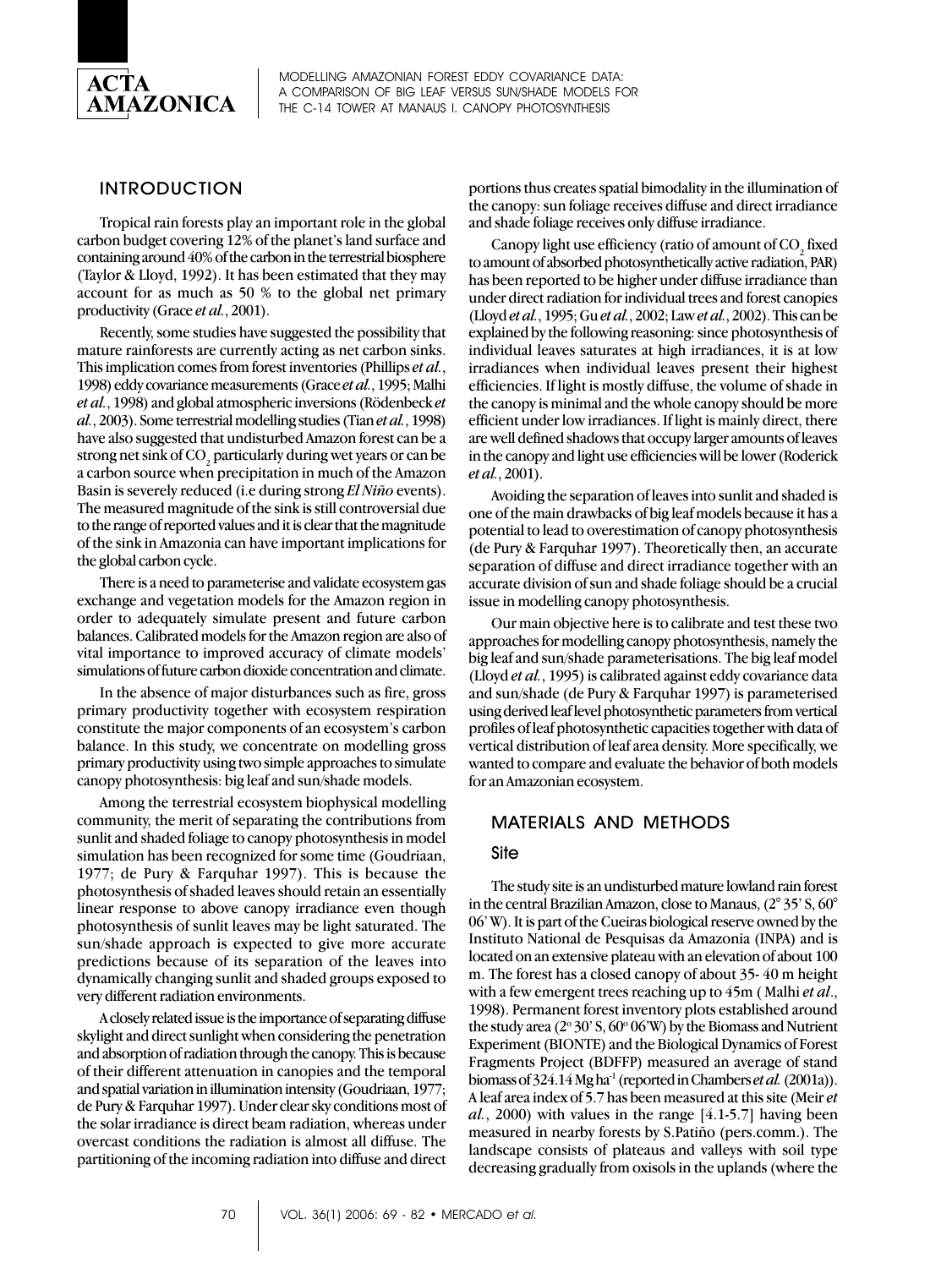

measurement tower was located) and upper parts of the valleys to utisols and spodosols in the valley slopes. There is a gradual decrease in clay content from oxisols (80%-90%) to spodosols (2%-5%). This decrease in clay content is accompanied by an increase in quartz from the upper to the lower level of the toposequence (Bravard & Righi 1989).

Central Amazonia is characterized by a seasonal rainfall regime with a dry season (usually with monthly precipitation lower than 100 mm) from July to October. The annual mean temperature is 26 °C. Leopoldo *et al.* (1987) reported an average annual precipitation of 2101 mm for the Manaus region during the 1931-1960 period. Of the total precipitation, around 73% falls in short, heavy rains (Leopoldo *et al.,* 1987).

## DATA

#### Fluxes and meteorology

Models were tested against measurements of carbon dioxide, water vapor and sensible heat fluxes made by an eddy covariance system of the type described by Moncrieff *et al.* (1997) located 5 m above the top of a 41.5 m tower, "C14", previously known as "ZF2". Meteorological data (global solar radiation, wind speed, air temperature, and wet bulb temperature) used as input data to the models come from an automatic weather station located 2.5 m below the top of the same tower. A detailed description and analysis of the carbon dioxide flux data used here has been provided by Malhi *et al*. (1998).

The data set used here to test the models was obtained towards the end of the dry season and the early wet season of the 1995 (mid October to mid December). We have used only this period to calibrate and test the models because this was the only period within the original Malhi *et al*. (1998) dataset when CO $_{\textrm{\tiny{2}}}$  canopy storage estimates were obtained.

A lack of closure of the energy balance is a well-recognized problem of the eddy covariance method (Massman *et al.*, 2002; Aubinet *et al.*, 2002). But recently this problem has been associated with a failure to take into account low frequency contributions to the overall ecosystem flux due to a short mean removal period (Finnigan *et al.*, 2003). For the Manaus C14 site described by Malhi *et al*. (1998), it was found that once turbulent transport at low frequencies (on time scales of 1 to 4 hours) was taken into account, the energy balance of the forest was much improved (Malhi *et al.*, 2002; Finnigan *et al.*, 2003). Including the low energy correction sensible heat fluxes increased by 43.3%, latent heat fluxes by 32.1% and day time CO<sub>2</sub> fluxes increased by 30.7%. Fluxes from this "recalculated data set" (Malhi *et al.*, 2002) have thus been used here for calibration (big leaf) and validation (big leaf and sun /shade) of the models.

Because the carbon dioxide fluxes determined by eddy covariance are net ecosystem exchange rates, in order to determine canopy CO<sub>2</sub> assimilation rate, A, it is necessary to take into account the ecosystem respiration rate,  $\texttt{R}_{_{\rm E}}$ .

$$
A = N_E - R_E + \int_{0}^{h} \frac{\partial C_a}{\partial t} dz
$$
 (1)

where A is net assimilation or gross primary productivity and  $N<sub>e</sub>$  is net ecosystem exchange measured by eddy covariance, both in [µmol m<sup>-2</sup> s<sup>-1</sup>]. The integrand in [µmol m<sup>-2</sup> s<sup>-1</sup>], represents the rate of change in the  $\mathrm{CO}_2$  concentration  $(\mathrm{C}_3)$ within the canopy between the forest floor and the eddy covariance measurement height, h.

#### Ecosystem respiration

The eddy covariance technique has become a very important and widely used tool to measure the net ecosystem exchange of  $\mathrm{CO}_2$  at regional levels, and theoretically, it should be possible to use the night time eddy correlation fluxes to determine the respiration of an ecosystem. But like other measuring techniques, this method has limitations and most of the limitations occur at night time when air is typically stratified which is associated to low turbulence (Aubinet *et al.*, 2002; Massman *et al.*, 2002). Massman *et al*. (2002) report eddy covariance limitations being mainly of instrumental and meteorological types. Since eddy covariance is a technique that performs best when turbulent conditions predominate, the usual stable atmospheric conditions occurring during night time might make sensor limitations a significant restriction for accurate measurements. Large footprints, gravity waves, advection and low turbulence are among the most significant meteorological restrictions (Massman *et al.*, 2002). An analysis of the database used for this study reports underestimation of the night time fluxes especially at high wind speeds (Malhi *et al.*, 1998). Specifically because of the undulated topography formed by valleys and plateaus in the Manaus region and because the C14 tower is located on a plateau, it might be possible that on calm nights, part of the CO<sub>2</sub> that is being respired is draining to the valleys without being registered by the tower sensors (Araújo *et al.*, 2002). Because of all these uncertainties with night time eddy correlation fluxes, ecosystem respiration rates in this study were taken from direct chamber measurements of the different contributions to the ecosystem  $\mathrm{CO}_2$  efflux performed in sites nearby and scaled up appropriately.

We define ecosystem respiration as the summation of different contributions from live leaves  $(R<sub>c</sub>)$ , stems and branches  $(R_w)$ , soil (which includes root and fine litter decomposition in the soil surface)  $(\text{R}_{\text{s}})$  and coarse litter  $(\text{R}_{\text{cs}})$ contributions. All terms are in  $\left[\mu\text{mol}\,\text{m}^2\,\text{s}^1\right]$ .

$$
\mathbf{R}_{\rm E} = \mathbf{R}_{\rm S} + \mathbf{R}_{\rm w} + \mathbf{R}_{\rm C} + \mathbf{R}_{\rm CS} \tag{2}
$$

Leaf respiration was modelled for this site and measurements of soil and stem respiration (Chambers *et al.*, 2004) and that of coarse litter (Chambers *et al.*, 2001b) in an area nearby (permanent plots established by the BDFFP and the BIONTE projects) were used to parameterise the models.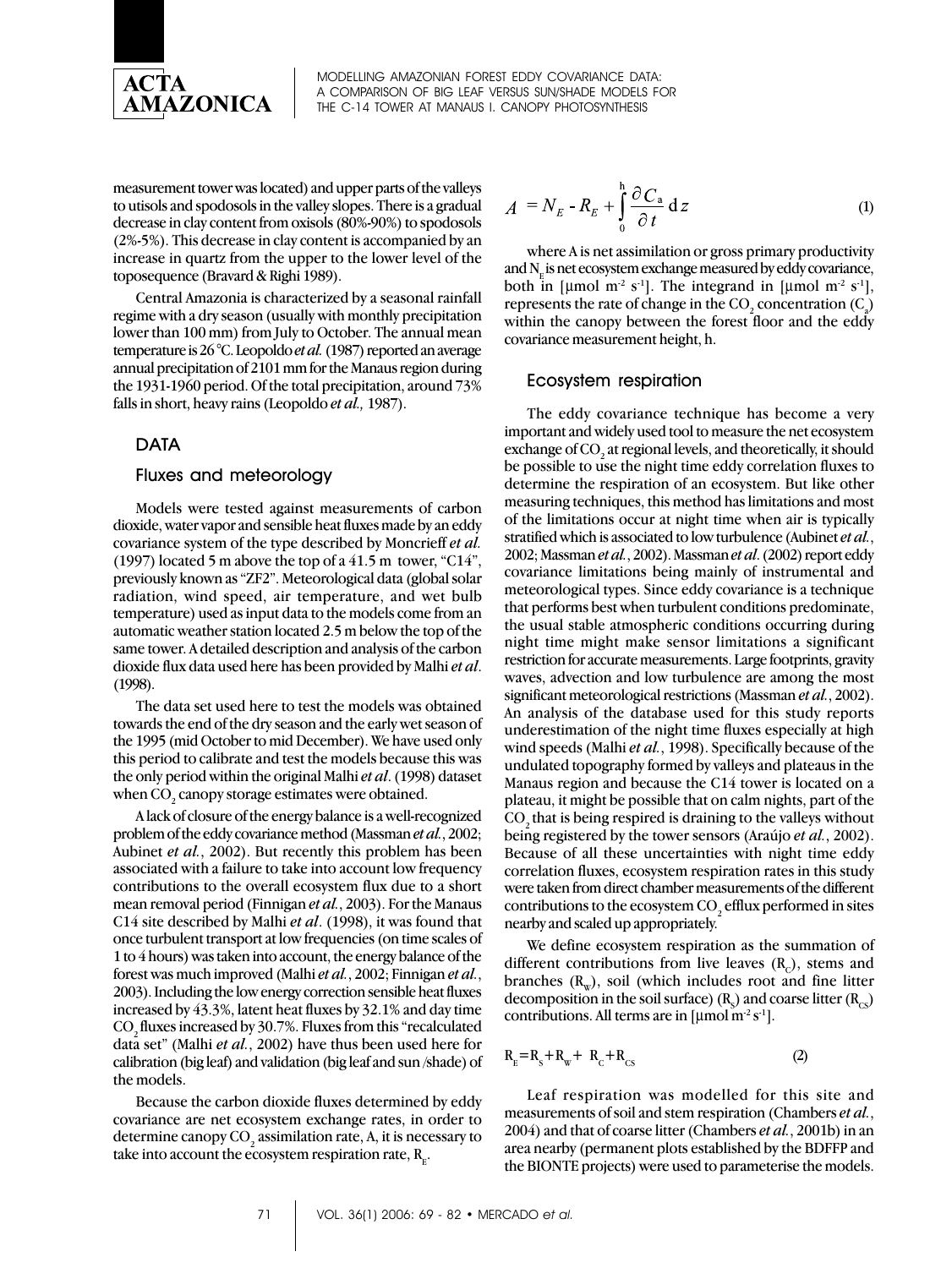

Coarse litter respiration was taken as a constant 0.5 μmol  $m<sup>2</sup> s<sup>-1</sup>$  and stem respiration was taken as 1.1 µmol m<sup>-2</sup> s<sup>-1</sup> with the same temperature dependence as for canopy respiration in equation (9) below. The soil respiration measurements (Chambers *et al.*, 2004) were performed during the period (2000-2001, *La Niña* years). We used soil respiration data from October, November and December 2000. Precipitation during these months was higher in year 2000 than in 1995. In the same study, Chambers *et al.* (2004) found that there is a decrease in soil respiration with increasing volumetric water content of the soil. Because precipitation regimes were different during 1995 and 2000, soil volumetric water content might have been higher for 2000 than during 1995. Therefore, soil respiration during the period October-December 95 might have been slightly higher than the ones during the same months in year 2000. This implies that our estimations of gross photosynthesis used here to fit and test the models, using net ecosystem exchange measured by the eddy covariance system plus ecosystem respiration could have been slightly higher as well.

## THEORY AND MODELS

#### Leaf biochemistry

The biochemistry of C3 photosynthesis is given by Farquhar & von Caemmerer (1982) as presented by Lloyd *et al.* (1995). Leaf level photosynthetic capacity is described as the sum of all the chloroplast capacities in a given unit area and the chloroplast properties are assumed to scale with the internal light gradient of the leaf (Farquhar & von Caemmerer, 1982).

The CO<sub>2</sub> assimilation rate (A) in [µmol m<sup>-2</sup> s<sup>-1</sup>] is controlled by the rate of carboxylation when rubisco activity is limiting (A<sub>v</sub>) at low intercellular partial pressure of CO<sub>2</sub> and/or high irradiances and by the rate of carboxylation when RUBP regeneration is limiting (A<sub>)</sub>) at high intercellular partial pressure of CO $_{\rm 2}$  and/or low irradiances (Farquhar & von Caemmerer, 1982). The rate of  $\mathrm{CO}_2$  assimilation is modelled as the minimum between  $\text{A}_{\!\scriptscriptstyle\rm y}$  and  $\text{A}_{\!\scriptscriptstyle\rm J\hspace{-1pt}I}$ 

The rubisco-limited rate,  $\rm A_{v}$ , and electron transport-limited rate,  $A_j$ , both in [µmol m $^2$  s $^1$ ] are defined as:

$$
A_V = V_{C\max} \left( \frac{C_C - \Gamma^*}{K_C (I + pO_2/K_0) + C_C} \right) - R_C \tag{3}
$$

$$
A_J = \frac{J}{4} \left( \frac{C_C - \Gamma^*}{C_C + 2\Gamma^*} \right) - R_C \tag{4}
$$

where  $V_{\text{cmax}}$  in [µmol m<sup>-2</sup> s<sup>-1</sup>] is the maximum rate of rubisco activity,  $\text{K}_{_{\text{o}}}$  and  $\text{K}_{_{\text{c}}}$  in [Pa] are the Michaelis-Menten constants for carboxilation and oxygenation by rubisco,  $C_c$  in [Pa] is the partial pressure of CO<sub>2</sub> in the chloroplast,  $\Gamma^\ast$  in [Pa] is the CO<sub>2</sub> compensation point in the absence of mitochondrial respiration and  $R_c$  in [µmol m<sup>-2</sup> s<sup>-1</sup>] is leaf dark respiration in the light. The rubisco Michaelis constants for CO<sub>2</sub> and O<sub>2</sub> are described to follow an Arrhenius type temperature dependency as in Lloyd *et al.* (1995).

The electron transport rate, J in  $\left[\mu\right]$  mol m<sup>-2</sup> s<sup>-1</sup>, is modelled by a non-rectangular hyperbolic function of the absorbed quantum flux with  $I_2$  in [µmol quanta m<sup>-2</sup> s<sup>-1</sup>] as the absorbed irradiance that reaches photosystem II,  $J_{max}$  in [µmol m<sup>-2</sup> s<sup>-1</sup>], as saturating value and  $\theta$  as curvature factor:

$$
\theta J^2 - (I_2 + J_{\text{max}}) J + I_2 J_{\text{max}} = 0
$$
 (5)

$$
I_2 = I_0 (1-f) (1-r-t)/2
$$
 (6)

with r and t being canopy reflectance and transmittance for PAR, f being a spectral correction factor of light and  $I_0$  being the PAR reaching the leaf or canopy surface in [μmol quanta  $m^{-2}$  s<sup>-1</sup>].

The temperature sensitivities for rubisco activity and electron transport are given by Farquhar & von Caemmerer (1982) as presented by Lloyd *et al.* (1995):

$$
V_{c\max} = V_{c\max,25} \exp\left(\frac{E_v}{298.2R} \left(1 - \frac{292.2}{T_c}\right)\right)
$$
 (7)  

$$
\exp\left[\frac{(T_c/298.2 - 1)E_J}{T_c}\right] \left[1 + \exp\left(\frac{298.2S_J - H_J}{T_c}\right)\right]
$$

$$
J_{\text{max}} = J_{\text{max},25} \frac{\exp\left[\frac{RT_C}{RT_C}\right]^{1+\exp\left[\frac{798.2R}{1+\exp\left[\frac{5T_C-H_J}{RT_C}\right]}\right]} \quad (8)
$$

where  $T_c$  is absolute temperature [K] of the leaf or canopy, R is the universal gas constant (8.314 J mol<sup>-1</sup> K<sup>-1</sup>), V<sub>cmax,25</sub> and  ${\rm J}_{\rm max'25}$  are rubisco activity and electron transport capacity at 25 °C in [µmol quanta m<sup>-2</sup> s<sup>-1</sup>]. E<sub>v</sub> and E<sub>J</sub> in [J mol<sup>-1</sup>] are activation energies.  $H_j$  in [J mol<sup>-1</sup>] and S<sub>j</sub> in [J mol<sup>-1</sup>K<sup>-1</sup>] control maximum and minimum optimum temperature dependencies of the electron transport rate.

Leaf respiration is modelled to decrease with increasing light with a temperature dependency as presented by Lloyd *et al.* (1995):

$$
R_C = R_{C,25} \exp\left(308.45\left(\frac{1}{71.02} - \frac{1}{T_C - 227.13}\right)\right) \tag{9}
$$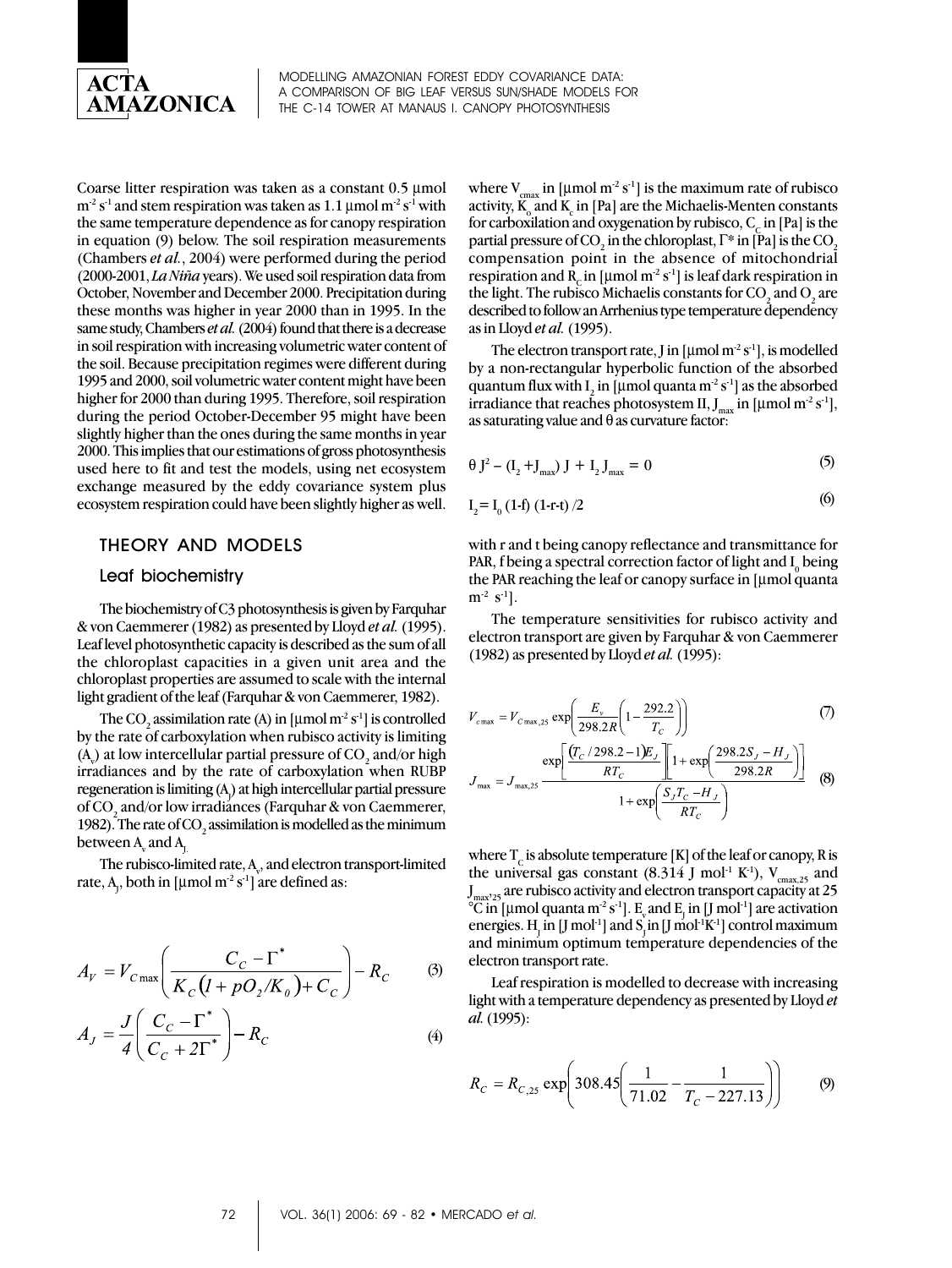

 $R_c$  is the rate of canopy respiration at T<sub>c</sub> and  $R_{c,25}$  is the rate of canopy respiration at 25 °C, both are given in  $\lceil \mu \bmod m^2 s^1 \rceil$ .

Because stomatal conductance is also modelled, we prefer to use equations  $(3)$  and  $(4)$  as a function of stomatal conductance for CO<sub>2</sub> and ambient partial pressure of CO<sub>2</sub>. The mathematical development of these equations is presented in appendix III of Lloyd *et al.* (1995).

The equations used here neglect the effect of the mesophyll conductance as in de Pury & Farquhar (1997). Based on measurements those authors argued that avoiding mesophyll conductance would have effects of less than 1% in canopy photosynthesis.

#### Big leaf model

A similar argument as has been applied to the scaling of chloroplast biochemical properties to the leaf level (Farquhar & von Caemmerer, 1982) has sometimes been applied to plant canopies. That is, if the distribution of photosynthetic capacity amongst leaves in a canopy is in proportion to the profile of absorbed irradiance, then the canopy can be treated as a big leaf and the equations used for individual leaves should be applicable to the canopy as a whole (de Pury & Farquhar 1997). The main assumption of this approach is an optimal distribution of leaf nitrogen through the canopy which means that the vertical profile of photosynthetic capacity is distributed in proportion to the time-averaged irradiance (de Pury & Farquhar 1997). The canopy is treated as an homogeneous entity and the equations usually applied to single leaves are then used for the entire canopy. Because big leaf assumes 100 % diffuse radiation, it ignores any sun fleck penetration and also the effects of leaf angles within canopy irradiance profiles. The big leaf model used in this study is described by Lloyd *et al*. (1995).

#### Sun/shade model

The main feature of this approach is the partitioning of the canopy into sunlit and shaded components. Each component is modelled as a single layer model using the biochemistry of single leaves as given in de Pury & Farquhar (1997) . The division of sun and shade foliage changes during the day with solar elevation, which means that the photosynthetic capacity and the irradiance absorption of the sunlit and shaded portions of the canopy are also dynamic. All leaves are model to absorb diffuse, scatter diffuse and scattered beam irradiance. Sunlit leaves also receive direct-beam irradiance. The distribution of leaf nitrogen, rubisco capacity  $(V_{\text{cmax}})$  and electron transport  $(J_{\text{max}})$  in the canopy is taken to decrease exponentially with cumulative leaf area index from the top of the canopy (See Figure 1c, parameterisation using leaf level data), though no implicit assumption of photosynthetic capacity varying directly with average absorbed irradiance is required (as is the case in the big-leaf model). The sun/shade model for canopy photosynthesis used here is described in detailed in de Pury & Farquhar (1997).

## Stomatal conductance: "lambda model"

The "lambda model" used here is based on the assumption of optimal stomatal regulation of the rates of CO<sub>2</sub> assimilation and transpiration per unit leaf area in a plant at a finite interval of time with changing environmental conditions except for small changes in the amount of soil water available to the plant (Cowan & Farquhar 1977). The lambda parameter  $(\lambda)$  is a Lagrangean multiplier and it represents the marginal benefit of plant carbon gain relative to the cost of water loss. Lloyd *et al*. (1995) showed that if  $\lambda$  was a constant over a day and did not vary with light or leaf temperature then the following relationship should apply:

$$
G_S = A \sqrt{\frac{1.6\lambda P}{(C_a - \Gamma^*) D c}}
$$
 (10)

Here A is assimilation in  $\lceil \text{mol m}^2 \text{s}^{-1} \rceil$ ,  $\lambda$  in  $\lceil \text{mol mol}^{-1} \rceil$ , Dc vapor pressure deficit, P atmospheric pressure,  $C_{\alpha}$  ambient partial pressure of CO<sub>2</sub> and  $\Gamma^*$  is the CO<sub>2</sub> compensation partial pressure in the absence of dark respiration, all expressed in  $[mol \text{ mol}^{-1}].$ 

#### Parameterisation of the big leaf model

From the mid October- mid December 1995 data, a selected data set was used to fit the model. Criteria of selection followed the same conditions as in Lloyd *et al.* (1995) and in Grace *et al.* (1995). Data before 9 a.m. was rejected in order to avoid the  $\mathrm{CO}_2$  flush or so-called morning peak. Storage terms larger than 8 μmol m<sup>-2</sup> s<sup>-1</sup> and smaller than -8 μmol m<sup>-2</sup> s<sup>-1</sup> were also neglected as were data points collected during and after rainy hours. Measurements where radiation fluctuated as a result of a moving cloud (i.e abrupt changes in solar radiation from hour to hour) were also filtered together with aerodynamic conductances lower than  $0.1 \mu$  mol m<sup>-2</sup> s<sup>-1</sup>.

Canopy rubisco activity  $(V_{max})$ , light saturated electron transport capacity  $(J_{max})$ , rate of canopy respiration in the dark  $(R<sub>c</sub>)$ , temperature sensitivity parameters for electron transport,  $S<sub>j</sub>$  and  $H<sub>j</sub>$ , the curvature factor and slope of the light response curve,  $\theta$  and  $\Phi$  respectively, and the lambda parameter  $(\lambda)$ , were then estimated by minimizing the error sum of squares of the model fitted to the selected data set using a simplex procedure (Nelder & Mead 1965).

#### Parameterisation of the Sun/shade model

Maximum canopy carboxylation capacity  $(V_{\text{max}})$ , maximum electron transport velocity  $(J_{\text{max}})$  and canopy dark respiration  $(R<sub>c</sub>)$  were calculated by numerical integration of the profiles of the leaf level  $V_{\text{cmax}}$ ,  $J_{\text{max}}$ ,  $R_{\text{c}}$ , and cumulative leaf area index along the canopy height as described in de Pury & Farquhar (1997). Profiles of leaf level  $V_{\text{cmax}}$ ,  $J_{\text{max}}$  and  $R_{\text{c}}$  were derived from gas exchange measurements made at the same site where the C14 tower is located. Measurements were made at five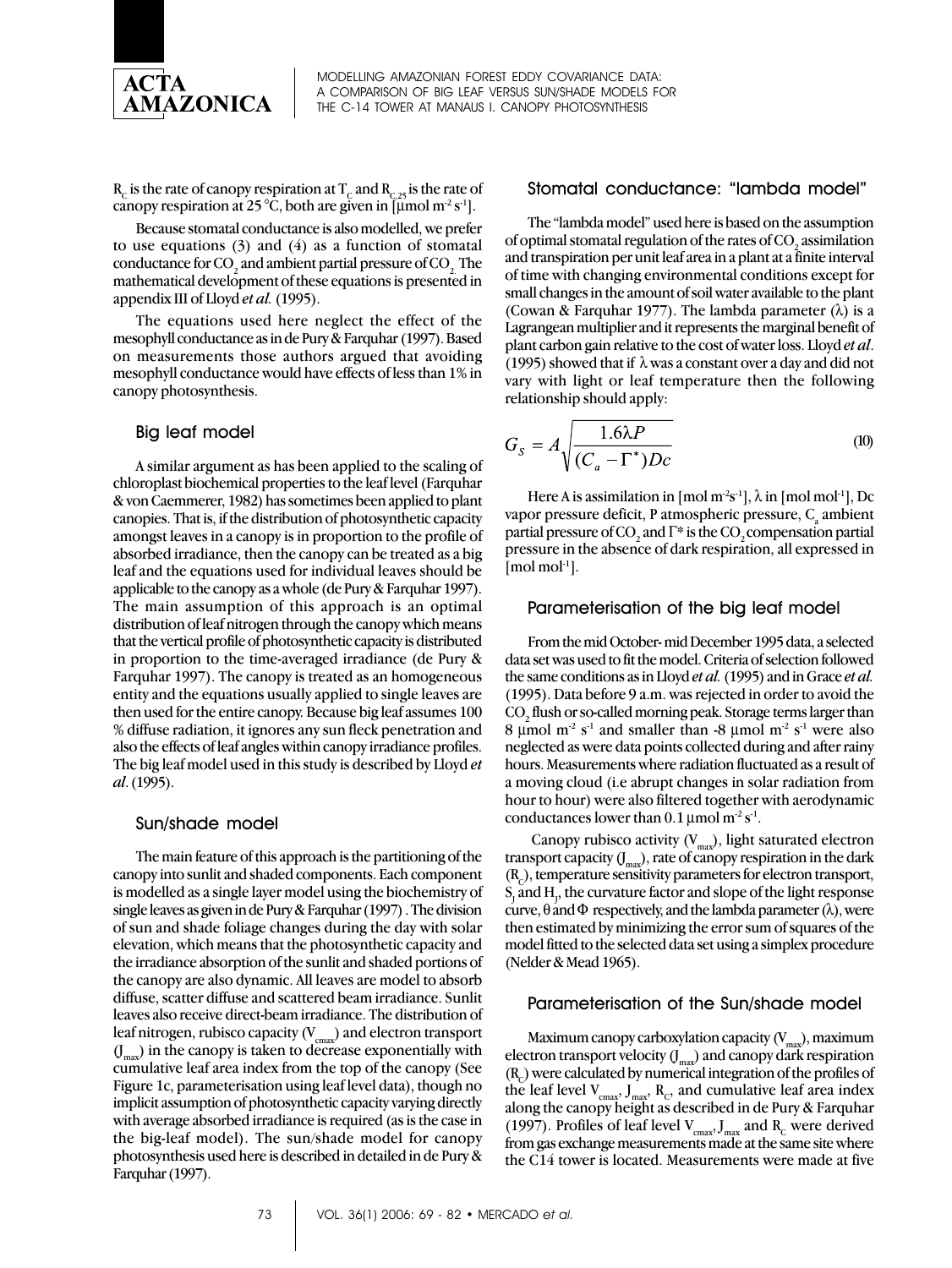

different heights within the canopy (Carswell *et al.*, 2000) (See Figure 1a for the vertical profile of  $V_{\text{cmax}}$ ). Since the gas exchange measurements of Carswell *et al.* (2000) were undertaken only to a height of 24m, we fitted an exponential curve to the points in Figure 1a and calculated the correspondent  $V_{cmax}$  $J_{\text{max}}$  and R<sub>c</sub> values for 30 and 35 m height. The vertical distribution of leaf area index was determined using a photographic method to measure leaf area density ( $m<sup>2</sup>$  leaf m-3 leaf) at different heights on the same C14 tower (Meir *et al.*, 2000)(Figure 1b). Using the vertical profile of leaf area density leaf area index was calculated for each height and then the cumulative leaf area variation with height was also determined. By plotting the vertical profile of  $V_{\text{cmax}}$ ,  $J_{\text{max}}$ , and  $R<sub>c</sub>$  with cumulative leaf area index we found that there was indeed an exponential decrease of each of these canopy properties with height or with cumulative leaf area index. We then fitted an exponential function that was numerically integrated along the whole leaf area index to provide canopy  $\rm V_{max}, \rm J_{max}$  and  $\rm R_c$ . Figure 1c shows the relationship between  $\rm V_{cmax}$  at leaf level and cumulative leaf area index. The area under the curve is the canopy carboxylation capacity.

The rest of the required parameters, curvature factor of the light response curve,  $\theta$ , slope of the light response curve,  $\Phi$ , and temperature sensitivity parameters of the electron transport rate,  $\text{S}_\text{L}$  and  $\text{H}_\text{J}$ , were taken from the modelling study of Carswell *et al.* (2000). Same as for big leaf, the lambda  $(\lambda)$ parameter for stomatal conductance was fitted minimizing the error sum of squares of the model fitted to the selected data set using a simplex procedure (Nelder & Mead 1965).

#### RESULTS

#### Canopy biochemical properties

**Sun/shade:** Taking the parameters of Carswell *et al*. (2000) gave an integrated canopy photosynthetic rubisco capacity (V<sub>max</sub>) of 205 µmol m<sup>-2</sup> s<sup>-1</sup> at 25 °C with V<sub>max</sub> at the top of the canopy being 58  $\mu$ mol m<sup>-2</sup> s<sup>-1</sup> at the same temperature and with a ratio of electron transport rate to rubisco activity  $\int_{m}$  $V_{\text{max}}$ ) of 2.6. The rate of canopy respiration in the dark (R<sub>c</sub>) was modelled to be 3.9 µmol  $m^2 s^1$  at 25 °C with canopy respiration at the top of the canopy being 1.3  $\mu$ mol m<sup>-2</sup> s<sup>-1</sup> at the same temperature.

To run the model, the temperature sensitivity parameters of  $J_{\text{max}}$  (S<sub>J</sub> and H<sub>J</sub>) and the curvature factor of the nonrectangular hyperbolic function were initially taken as given by Carswell *et al.* (2000) from A/C and light response curve gas exchange measurements on individual leaves throughout the canopy (710 J K<sup>-1</sup>mol<sup>-1</sup>, 220000 J mol<sup>-1</sup> and 0.67, respectively).

When the sun/shade model was run with the above parameterisation, canopy daytime CO $_{\textrm{\tiny{2}}}$  assimilation rates were overestimated by on average 20 % (shown in Figure 2a-b), but when  $V_{\text{max}}$  and  $R_c$  at the top of the canopy were empirically reduced by 10% and the ratio of electron transport rate to rubisco activity was reduced to 1.9, a much better fit was



**Figure 1 -** Data used for parameterisation of sun/shade model. (A) Vertical profile of leaf rubisco activity  $V_{\text{max}}$  (Carswell *et al.*, 2000), (B) Vertical profile of leaf area density (Meir *et al.*, 2000),(C) Distribution of  $V_{\text{cmax}}$  with cumulative LAI.

obtained (Figure 2c-d). The higher initially estimated ratio had resulted in sunlit leaves never being limited by their electron transport rate which, with shaded leaves representing about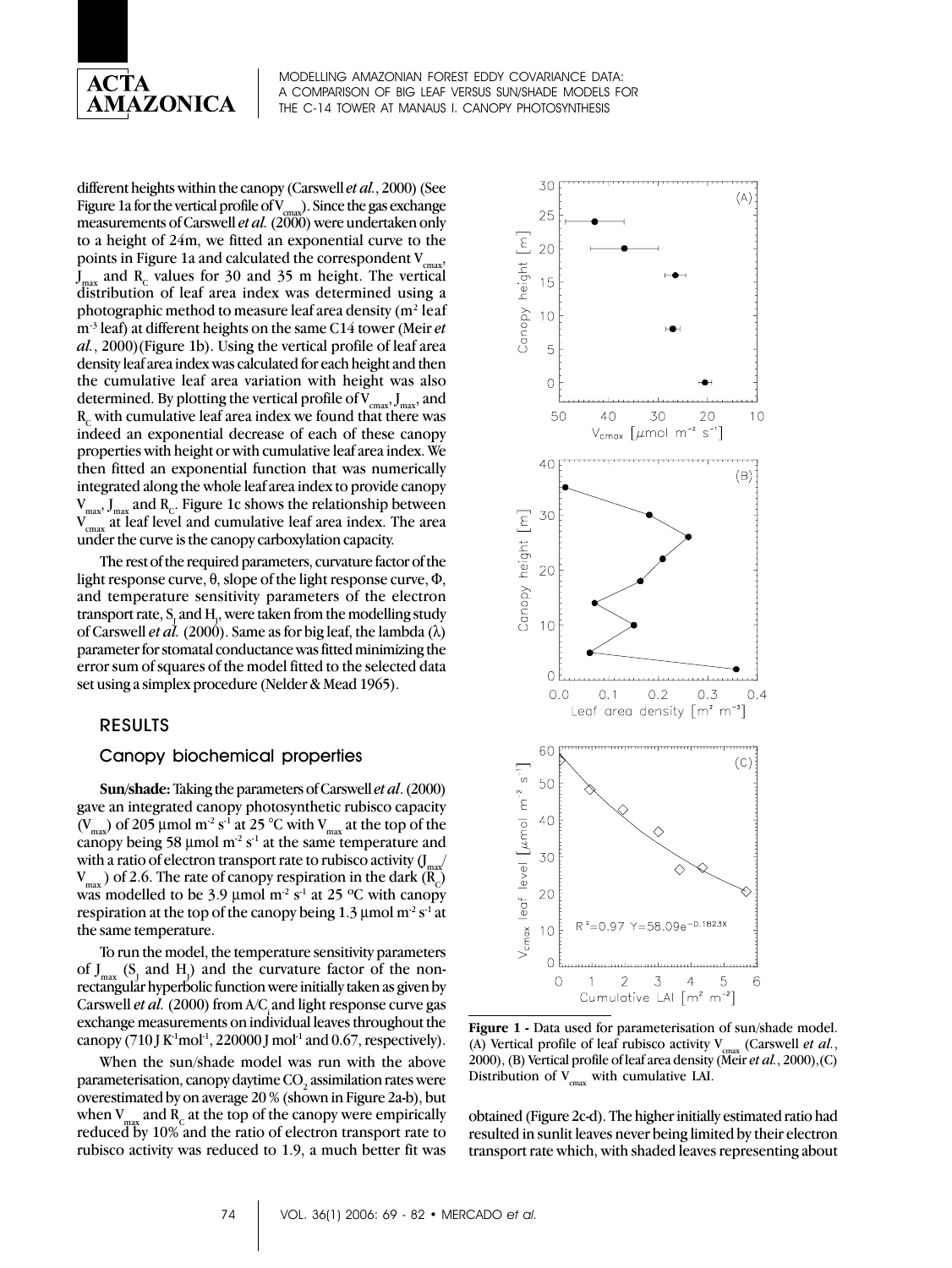

70-85% of the canopy LAI, was the main source of the initial overestimation. The initial high ratio is also a result of the high up-scaled canopy  $J_{\text{max}}$ , related to the high nitrogen levels of the leaf level data used for up-scaling. This issue is discussed later. An even better fit was obtained when the apparent quantum yield was reduced from 0.5 (as in Carswell *et al,.* 2000) to 0.4. (Figure 2e-f) with a further improvement also being obtained when one of the Carswell *et al.* (2000) electron transport temperature response parameters was modified slightly, increasing the temperature optimum from 32 to 39 °C (Figure 2g-h). The best fitted value of  $S_1$  was 693.1 J K<sup>-1</sup>mol<sup>-1</sup> (cf. 710.0 in Carswell *et al.*, 2000).

**Big leaf:** For the big leaf model the fitted values of canopy rubisco capacity and electron transport rate were 152 and 273  $\mu$ mol m<sup>-2</sup> s<sup>-1</sup>, respectively at 25 °C. The fitted curvature factor for the light response curve was 0.17, and the best fitted quantum yield for absorbed light was  $0.37$ . Fitted values of S. and  $\rm H_{_{J}}$  were 687.4 K<sup>-1</sup>mol<sup>-1</sup> and 215.6 KJ mol<sup>-1</sup>, respectively. Modelled canopy dark respiration rate was 2.92  $\mu$ mol m<sup>-2</sup> s<sup>-1</sup> at 25 ºC.

The sun/shade model predicted higher gross photosynthetic rates than the big leaf model as a result of the higher canopy  $V_{max}$  and  $J_{max}$  but the modelled net assimilation (photosynthesis - leaf respiration) was quantitatively similar for both models (See Figures 2g-h and 3a-b). This was because of the much higher canopy respiration rates modelled by sun/ shade, a consequence of the assumption in the initial leaf-level parameterisations of Carswell *et al.* (2000) that leaf respiration is not inhibited in the light. By contrast, using the parameterisation of Lloyd *et al.* (1995) the big-leaf model here assumes decreased respiration rates in the light (See Figure 4). Assuming no inhibition with light daytime foliar respiration rates have been scaled to ecosystem level for the same site in Manaus giving values between 1.8 and 7  $\mu$ mol m<sup>-2</sup> s<sup>-1</sup> (ground area basis), averaging 4.7 μmol m<sup>-2</sup> s<sup>-1</sup> (Chambers *et al.*, 2004). Similarly, the sun/shade model predicts canopy respiration rates between 2.9 and 6.7 µmol  $m^2 s^1$  during the day. Leaf respiration during daylight is still a parameter with a high uncertainty because it is not easy to measure due to the difficulty in separating photosynthetic and respiratory processes (Atkin *et al.*, 2002).

The ratio  $J_{\text{max}}/V_{\text{max}}$  for big leaf and sun and shade were very similar, 1.8 and 1.9 respectively. But, in contrast to the sun/shade model the big leaf modelled photosynthesis was limited by electron transport rate at all irradiances, despite the low θ. This can be attributed to the fact that, according to the sun/shade calculations, 70-85% of the canopy LAI is shaded, which means that the majority of the photosynthesis is indeed limited by  $J_{\text{max}}$ . In the sun/shade model, the shaded leaf fraction is limited by electron transport at all the irradiances. The rate of photosynthetic uptake in the sun leaf is light-limited at low irradiances (0-500 µmol quanta m<sup>-2</sup> s<sup>-1</sup> PAR), and from 500 to 1000 μmol quanta m<sup>-2</sup> s<sup>-1</sup> PAR, it is typically close to being colimited by rubisco and electron transport rates. At irradiances



**Figure 2 -** Light response (left) and goodness of fit (right) by sun/shade model. (o) estimated and  $(\nabla)$  modelled net CO<sub>2</sub> assimilation. (A) and (B) using canopy parameters derived from up scaling leaf level  $V_{\text{c}}$ <sub>cmax</sub>,  $J_{\text{max}}$  and  $R_{\text{c}}$ . (C) and (D), top canopy  $\rm V_{max}$  and  $\rm R_c$  are empirically reduced by  $10\%$  and the ratio of  $\rm J_{max}/$  $V_{\text{max}}$  is reduced from 2.6 to 1.9. (E) and (F), quantum yield of light absorption reduced from 0.5 to 0.4 and changes included in (C) and (D). (G) and (H), all the previous changes plus the use of a fitted S, that increased the optimum temperature of  $J_{\text{max}}$  from 32 to 39 °C.

higher than 1000 µmol quanta m<sup>-2</sup> s<sup>-1</sup> PAR, leaves in the sunlit fraction are light-saturated and their photosynthetic activity is then modelled to be limited by rubisco activity.

The efficiency of photosynthesis or quantum yield of absorbed light in both models was fitted and equal to 0.37 and 0.4 for big leaf and sun and shade, respectively. Even though the leaf level measurements are fitted with a value of 0.5 (Carswell *et al.*, 2000), both models overestimate the data that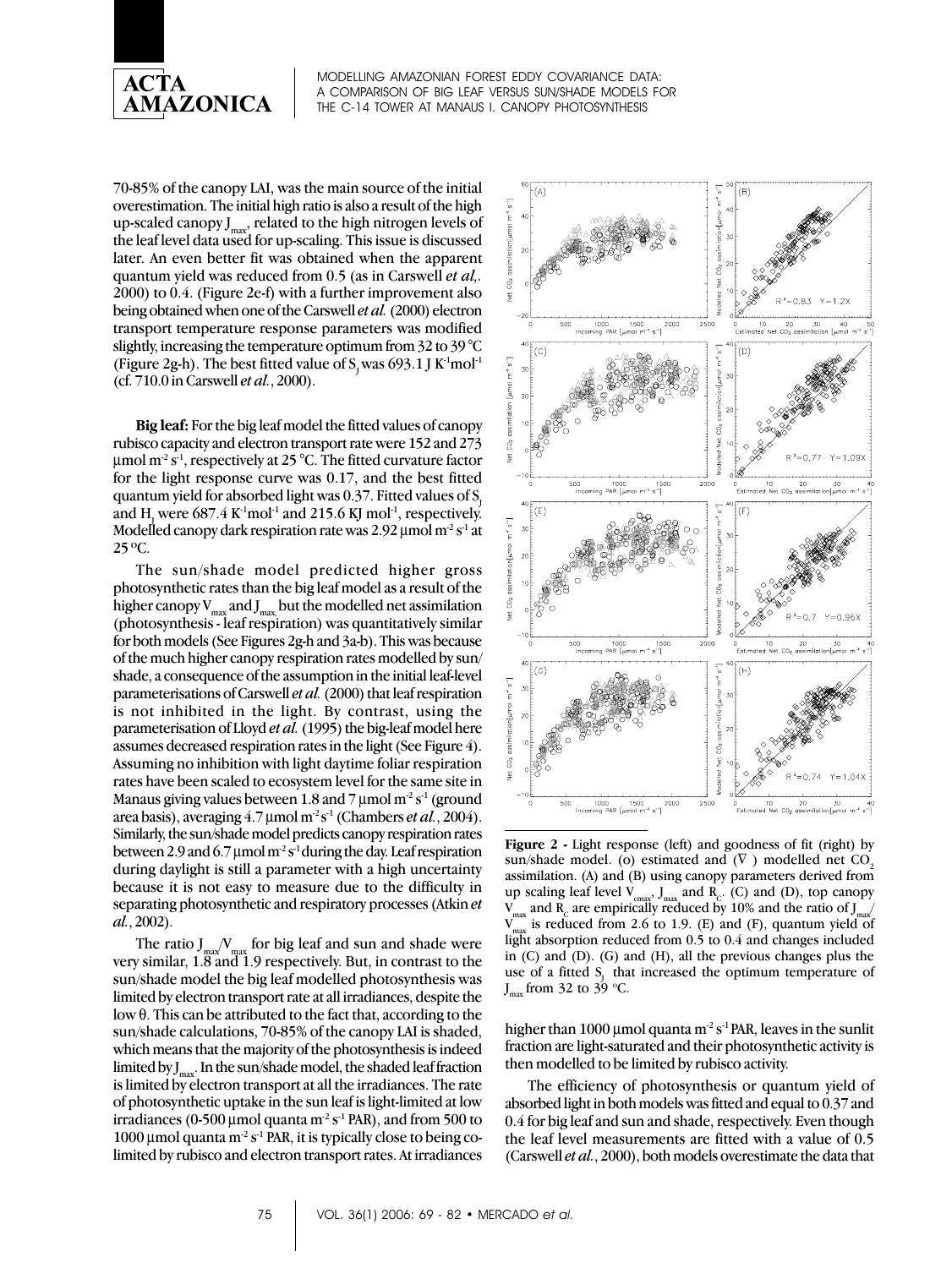



Figure 3 - Light response curve (A) and goodness of fit as modelled by big leaf (B): (o) estimated and  $(\nabla)$  modelled net CO<sub>2</sub> assimilation.

belong to the region of slope of the light response curve when using that value. In this case, the reduction of the quantum yield of absorbed light implies a reduction in the efficiency of photosynthesis without reduction of photosynthetic capacity. This light dependent reduction is associated with a long term down regulation of the quantum yield of photosystem II photochemistry through a mechanism of thermal energy dissipation (Öquist *et al.*, 1992).

The goodness of the models fit is presented in terms of  $\mathbb{R}^2$ (Figures 2g-h and 3) and the agreement index 'd'. The index of agreement has been used in other studies (Medlyn *et al*. 2003); it is useful to indicate the degree which a model's predictions are error-free. The index 'd' ranges from 0 to 1 with increasing agreement between model and data. The sun/shade model had a slightly better fit ( $R^2 = 0.74$  vs 0.6, d = 0.93 vs 0.9) but also a higher slope (1.04 vs 0.97) than the big leaf model. In the light response for both models, it can be seen that the sun/ shade model catches some of the variability measured by the eddy covariance system, whilst the big leaf simply provides an average of the data.



**Figure 4 -** Canopy respiration rate modelled by big leaf (A) and by sun/shade (B): (o) leaf respiration by the shaded leaf,  $(\vec{V})$  leaf respiration by the sun leaf,  $(\Diamond)$  canopy respiration including sun and shade contributions.

Sun/shade models can clearly predict part of the variability due to the radiation treatment as the attenuation of diffuse and scattered radiation are taken into account. This is shown in Figure 5 where model residuals are plotted as a function of both incoming PAR and the fraction of diffuse irradiance  $(f_a)$ . Here it can be seen that at low values of  $f_d$ , the big leaf model residual plot skews markedly showing that the model tends to overestimate under these conditions (Figure 5a). By contrast the sun/shade has residuals relatively well distributed around the zero line (Figure 5b). The big leaf model is unresponsive to diffuse irradiance and the predictions are especially inaccurate at low values of diffuse fraction. At high values of PAR (also typically with low fractions of diffuse irradiance), big leaf tends to overestimation while sun shade presents a more uniform distribution of residuals along the zero line (Figures 5 c-d).

In Figure 6 the standardised residuals against vapour pressure difference (VPD) and temperature for both models are also presented. Again, this shows the generally superior performance of the sun-shade model (Figures 6 b,d,f,g) for which there is not bias in the model residuals when examined as a function of VPD or air and canopy temperatures. By contrast, the big leaf model (Figures 6 a,c,e) consistently overestimates fluxes at high VPD and temperatures. These are mainly values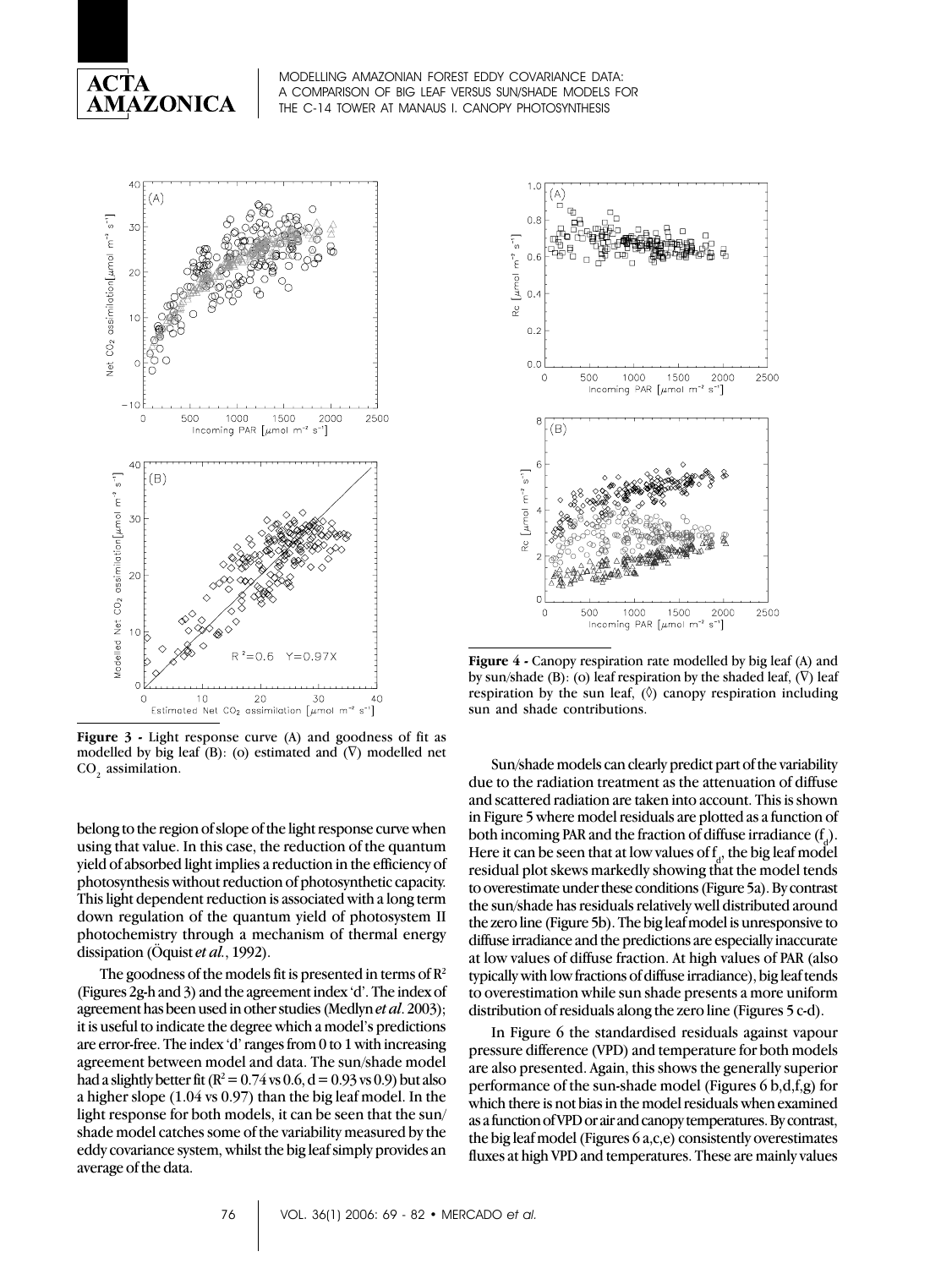



**Figure 5 -** Response of standard residuals (of modelled and estimated net assimilation rates) to incoming irradiance and fraction of diffuse irradiance. (A) and (C) are residuals by big leaf, (B) and (D) correspond to sun/shade. Positive residuals mean underestimation and negative residuals mean overestimation.

that also correspond to high irradiances and low fractions of diffuse irradiance.

In the case of sun/shade model, canopy photosynthesis is mainly driven by irradiance absorbed by the shaded leaves (i.e. diffuse irradiance) because 40-60% of the total photosynthesis is undertaken by the shaded part of the canopy which constitutes 70-85% of the leaf area. A plot of the light response of diffuse irradiance is presented in Figure 7. It can be seen that it has the same shape as the light response of photosynthesis as modelled by sun/shade (Figure 2).

If light is mostly diffuse, there are minimal shadows, and photosynthesis will be enhanced. In contrast, when there is clear sky and high PAR the shadows are well defined because most of the radiation comes from a single direction and overall photosynthesis will be lower (Roderick *et al.*, 2001). Thus, an estimation of diffuse irradiance is a highly important variable for sun/shade models, and the accuracy of its calculation becomes very relevant. Here we lacked actual measurements, relying on simulations. This lack of measured diffuse irradiance makes it difficult to quantify the extent to which the modelled diffuse irradiance agrees with reality. Thus, four different models for calculation of global diffuse irradiance were tested (Figure 8): Spitters *et al.* (1986), Weiss & Norman (1985), Reindl *et al.* (1990) and Erbs *et al.* (1982) with the fraction for PAR being calculated in all cases using the relationships from Alados & Alados-Arboledas (1999). Using the models from Weiss &

Norman (1985), Reindl *et al.* (1990) and from Erbs *et al.* (1981), the sun/shade model predicted a strong trend of overestimation at high diffuse irradiances and underestimation at low diffuse fractions. The best performance of sun/shade model here was obtained using formulations from Spitters *et al.* (1986). However, at high irradiances the modelled photosynthesis still tended to slightly overestimate. This result suggests a considerable importance for actual diffuse irradiance measurements in the Amazon region to be made in order to test and parameterise diffuse irradiance models needed for canopy photosynthesis modelling.

After accounting for variation in diffuse irradiance, canopy  $V_{\text{max}}$  for the sun and shaded leaf fractions and stomatal conductance, especially for the shaded leaf fraction, were the variables with strongest influence in modelling photosynthesis using the sun/shade model. Parameterisation of canopy  $V_{\text{max}}$ was most sensitive to the  $V_{max}$  at the top of the canopy and as already mentioned the sun/shade model could only fit the data when reducing the V $_{\rm max}$  and R<sub>c</sub> at the top of the canopy by 10% and the ratio  $J_{\rm max}^{~} {\cal N}_{\rm max}^~$  fom 2.6 to 1.9.

The sensitivity parameters for the temperature dependence of the light saturated potential rate of electron transport, S. and  $\mathrm{H}_{\mathrm{j}}$  (equation 8) were also important factors in model performance, especially  $S_j$  that controls the optimum temperature of  $J_{\text{max}}$ . Figure 9 shows the temperature dependence function  $(\int_{\mathrm{max}}\!\!\int_{\mathrm{max},25}\!$  from equation 8) evaluated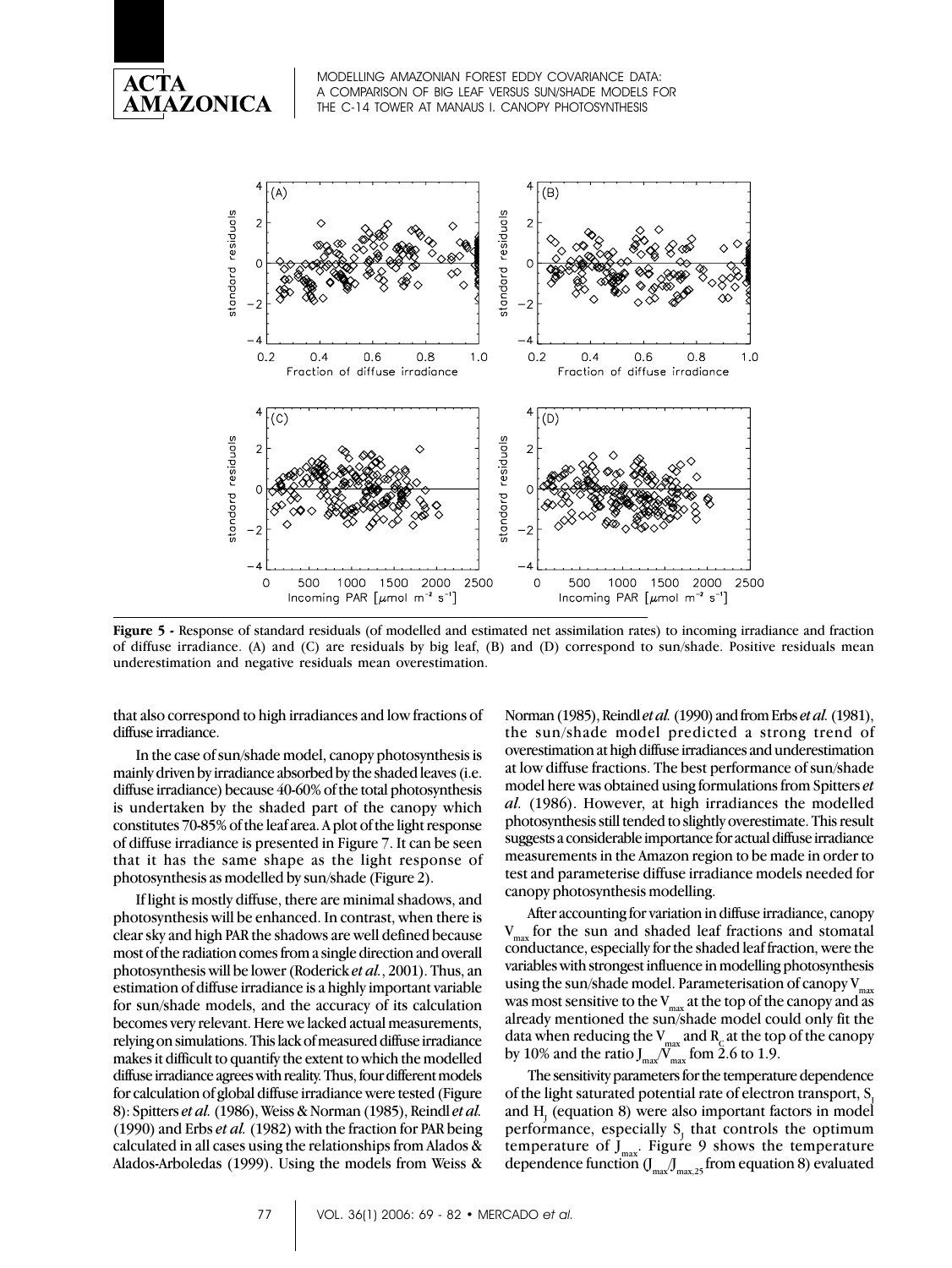



**Figure 6 -** Response of standard residuals (of modelled and estimated net assimilation rates) to VPD, air temperature and canopy temperatures. (A),(C), (E) are residuals by big leaf, (B) (D), (F) and (G) correspond to sun/shade. (F) and (G) are simulated canopy temperatures by the sunlit and shaded leaves respectively. Positive residuals mean underestimation and negative residuals mean overestimation.

using S<sub>,</sub> from Carswell *et al.* (2000), S<sub>1</sub> fitted for big leaf, S<sub>1</sub> fitted for sun/shade and S<sub>J</sub> used by Lloyd *et al.* (1995). Apart from S<sub>J</sub> used by Carswell *et al.* (2000) they all had similar values with optimum temperatures between 39 and 43 °C. Using  $\mathrm{S}_{\mathrm{J}}$  from Carswell *et al.* (2000), which has an optimum temperature of 32 °C, resulted in electron transport limited photosynthesis at canopy temperatures higher than 32 °C which implied that photosynthesis by the sunlit leaf fraction was being limited by electron transport at high irradiances. Nevertheless, we also point out that the dataset of Carswell *et al.* (2000) was not parameterised at the highest canopy temperatures observed as part of this study.



**Figure 7 -** Light response of diffuse irradiance using Spitters *et al*. (1986) model.

## GENERAL DISCUSSION

The required reparameterisation of the sun/shade model shows the difficulties of scaling from leaf to canopy level and it is important to again note that a mixture of field data  $(V_{\text{conv}},$  $J_{\text{max}}$ ,  $R_c$  Leaf area density distribution) and fitted parameters (lambda, quantum yield,  $S_j$ ) were used for its initial parameterisation. Thus, this scaling and modelling exercise has been subject to the limitations of the goodness and representativeness of the data used to parameterise at the leaf level and the data used to test the model (eddy covariance flux data and respiration data). There are thus several explanations for the overestimation (20%) obtained when running the model with the directly scaled up canopy  $\rm V_{max}, J_{max}$  and  $\rm R_{C}$ . The leaf level gas exchange data used here comes from a study where only 9 species were measured. But de Oliveira & Daly (1999) determined a total of 845 species by sampling 3 hectares in the BDFFP plots. Carswell *et al.* (2000) reported an average nitrogen concentration in the leaves of 2.7 %. Results from a leaf and soil sampling study (where 20 canopies were sampled for each of plateau, valley and slope topographies) 11 km away at the K34 LBA tower, obtained an average nitrogen concentration in the top leaves of 1.8% and a whole-canopy average of 1.9% (Costa *et al.*, this issue). When using a linear relationship between the nitrogen concentration in the leaves and  $V<sub>c</sub>$ reported in Carswell *et al.* (2000), one can easily estimate the correspondent  $V_{\text{max}}$  and  $J_{\text{max}}$  for the top leaves with the reported leaf nitrogen at the K34 site. The  $V_{\text{cmax}}$  and  $J_{\text{max}}$ values obtained for the top leaves are  $24.4$  and  $57.5$  µmol m<sup>2</sup> s<sup>-1</sup> respectively, with a ratio of 2.3 which are 58 and 68% lower respectively than the values estimated here (58.09 and 181.7  $\mu$ mol m<sup>-2</sup> s<sup>-1</sup> and a ratio of 3.1) using Carswell *et al.* (2000) data. The correspondent  $V_{\text{cm}x}$  and  $J_{\text{m}x}$  values at the top of the canopy using the parameterisation of sun/shade used here are 52.2 and 111.5  $\mu$ mol m<sup>-2</sup> s<sup>-1</sup> with a fitted  $J_{max}$   $N_{max}$  ratio of 1.9.

This suggests that the average  $V_{\text{max}}$ ,  $J_{\text{max}}$  and  $R_{\text{C}}$  for the C14 site could indeed be lower than implied by the more limited dataset of Carswell *et al.* (2000). The obtained ratio of  $J_{\text{max}}/V_{\text{cmax}}$  reported by Carswell *et al.* (2000) at leaf level for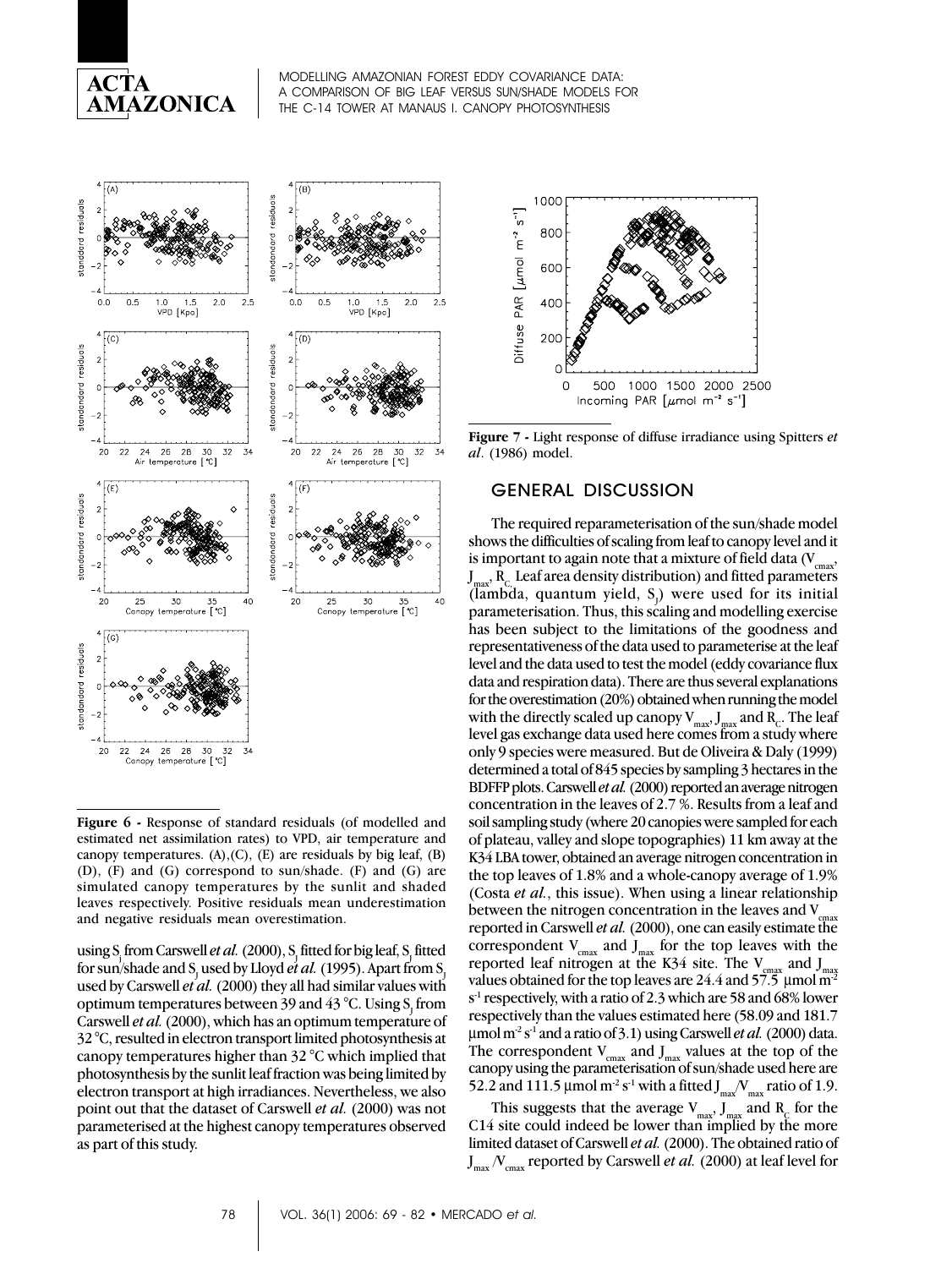



**Figure 8 -** Different models for calculating the fraction of diffuse irradiance, (∇) Spitters *et al.* (1986), (◊ ) Reindl *et al*. (1982), \*Weiss & Norman (1985) and ( ) Erbs *et al.* (1981) model.



**Figure 9 -** Temperature function of  $J_{\text{max}}$ ,  $(J_{\text{max},25}$  in equation 8) evaluated under different  $S$ .

- $(\Diamond)$  S<sub>J</sub> from Carswell *et al.* (2000), S<sub>j</sub>=710. J mol<sup>-1</sup>K<sup>-1</sup>, optimum temperature=  $32 °C$
- ( $\Box$ ) S<sub>J</sub> fitted for sun / shade, S<sub>j</sub> = 693.124 J mol<sup>-1</sup>K<sup>-1</sup>, optimum temperature= 39 °C
- (+) S<sub>J</sub> fitted for big leaf, S<sub>J</sub>=687.392 J mol<sup>-1</sup>K<sup>-1</sup>, optimum temperature=  $41^{\circ}$ C
- ( $\nabla$ ) S<sub>J</sub> from Lloyd *et al.* (1995), S<sub>J</sub> = 683.6 J mol<sup>-1</sup>K<sup>-1</sup>, optimum temperature=  $43$  °C

different heights ranges from 1.74 to 2.82. Our estimated value for the canopy was 1.9. Other measurements of leaf photosynthesis in the tropics have reported ratios ranging from (1.08 to 2.24) (Meir, 1996) for a secondary rain forest in Cameroon, Africa and a range of 1.8-2.25 for an eastern Amazonian forest (Vale R., pers.comm.). Leaf respiration is one of the three parameters that is fitted to the leaf gas exchange measurements and presents the highest standard deviations  $(6.34 \cdot 57.57\%)$  of the mean value, See Figure 10).  $J_{\text{max}}$  and V also had a range standard deviations (of 5.5 to 13.78%) also had a range standard deviations (of 5.5 to 13.78%) and 3.15 to 23.29 % of the mean value respectively) in the Carswell *et al.* (2000) data set. The inclusion of these deviations adds also uncertainties to the estimations of canopy  $V_{\text{max}}$ ,  $J_{\text{max}}$  and  $R_c$ .

However, it is also possible that there are physiological differences between the forest at sites C14 and K34 that can explain the high difference of nitrogen concentration in the leaves. Araújo *et al.* (2000) did a comparison of eddy covariance measurements of CO $\rm _2$  fluxes using data from the tower here used C14 and the 11 km away second tower K34. From that study, "clear differences between the towers appear in the intensities of the peak daytime sink-strength and total daily Net Ecosystem Exchange, which are higher for the C14 forest". They recognize the possibility of physiological differences in the forest sites to explain the observed difference in CO<sub>2</sub> uptake.

Even though the sun/shade model needed some reparametrisation to fit the eddy covariance "recalculated data set" (mainly 10% decrease in top  $V_{\text{max}}$  and  $R_c$  and  $J_{\text{max}}/V_{\text{max}}$ ratio decrease from 2.6 to 1.92), the result obtained here with this scaling-modelling exercise supports this method of calculation of eddy covariance measurements which has yet to be widely adopted. Moreover, when comparing sun and shade to the normal data set (uncorrected for low frequency motions), a severe 50% overestimation was obtained when the leaf level parameters of Carswell *et al*. (2000) were employed without modification. In order to fit these "uncorrected" observations  $V_{\text{max}}$  at the top of the canopy needed to be decreased by 33% (results not shown).

A second important limitation in this study is the uncertainty involved in the data we are using to validate the models and to calibrate in the case of the big leaf model. Fitting a model to any data restricts the model results to the goodness of the data, in this case the eddy covariance and the respiration data. Eddy covariance technique works best under nonintermittent atmospheric conditions and over homogeneous vegetation located in flat terrain (Wesely & Hart, 1985). Eddy correlation measurements over rain forests are more complicated than over flat vegetation due to the presence of uneven tall canopies. This heterogeneity results in high roughness lengths (202-220 cm for Amazon rain forest) (Shuttleworth *et al.*, 1989) that creates large turbulent eddies that facilitate the transfer of heat and momentum between the vegetation and the atmosphere. For heights of 5- 10 m, Wesely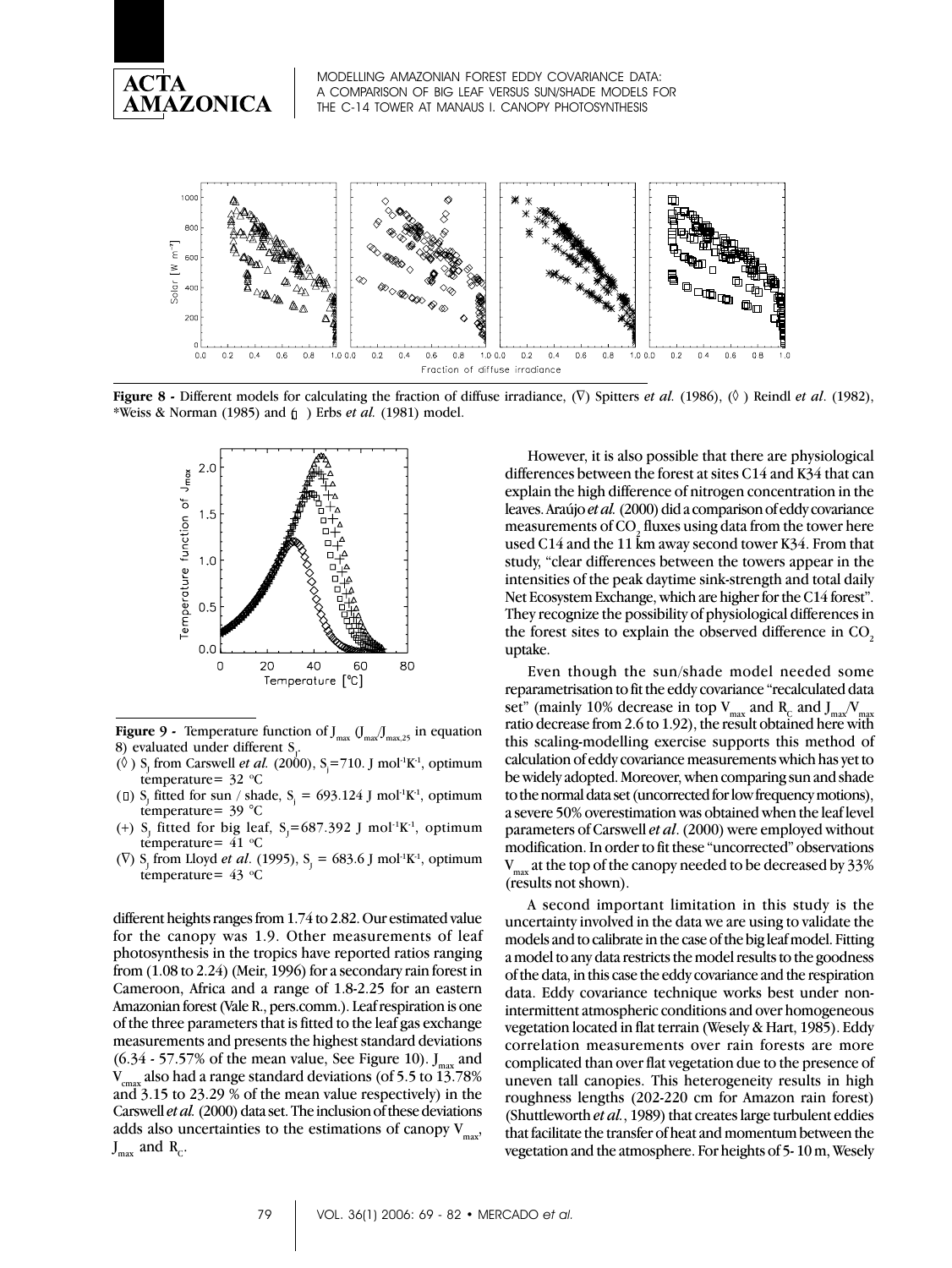



**Figure 10 -** Vertical profile of leaf dark respiration (Carswell *et al*., 2000).

& Hart (1985) reported a natural turbulence variability of 10- 20%. Contributing errors in day time measurements include 2- 3% for calibration of infrared gas analysers, 2% associated with time lags between velocity and scalar sensors and around 7% associated with the covariance measurement (Baldocchi, 2003).

As mentioned in the methods section, in order to avoid the night time uncertainties with CO<sub>2</sub> flux measurements by eddy covariance, we used data that comes from measurements of the different contributions to ecosystem respiration. The soil respiration data used here was collected during October – November 2000, a year that had higher precipitation than in 1995. We recognize the possibility of higher respiration fluxes during the period covered here.

## **CONCLUSION**

We have shown the difficulties of scaling from the leaf up to the canopy level and the importance of having representative data to parameterise canopy gas exchange models. In order to be close to the data used to validate the sun/shade model, it was necessary to empirically reduce the estimated canopy  $V_{max}$ and R<sub>c</sub> at the top by 10% and the ratio  $J_{max}/V_{max}$  from 2.6 to 1.9. Numerical fitting techniques also showed that parameters like  $\boldsymbol{\mathrm{S}}_{_{\!J}}$  and apparent quantum yield could be modified within reasonable ranges in order to get a better model performance.

When comparing the performance of both model types it is possible to conclude that numerically (in terms of goodness of fit) and qualitatively (in terms of residual response to different environmental variables), the sun/shade model was superior. Although the big leaf model provided a nice average curve of the canopy light response, compared to the sun/shade model, the overall fit was inferior and it failed to respond to variations in diffuse fraction, also showing skewed residual responses for both temperature and VPD. The separate treatment of sun and shade leaves in combination with the separation of the incoming light into direct beam and diffuse make sun/shade a strong modelling tool that catches part of the variability measured by eddy covariance. We have, however, also shown here the importance of good estimates of diffuse irradiance and the need of its measurement for the Amazon region for such models to provide any sort of high fidelity output. Despite some difficulties of up scaling and adequate parameterisation of the model, the sun/shade approach may provide a simple and effective tool for modelling photosynthetic carbon uptake that can be easily included in global vegetation models.

## ACKNOWLEDGMENTS

Special thanks to Ulrike Seibt, Holger Fritsch and Jens Kattge for very useful discussions during the modelling work. Financial support for this project was provided by the EU Project "Carbonsink –LBA"- Proposal No. EVK"-1999-00191.

## LITERATURE CITED

- Alados, I.; Alados-Arboledas, L. 1999. Direct and diffuse photosynthetically active radiation: measurements and modelling. *Agricultural and Forest Meteorology*, 93: 27-38.
- Araújo, A.C.; Nobre, A.D.; Kruijt, B.; Elbers, J.A.; Dallarosa, R.; Stefani, P.; von Randow, C.; Manzi, A.O.; Culf, A.D.; Gash, J.H.C.; Valentini, R.; Kabat, P. 2002. Comparative measurements of carbon dioxide fluxes from two nearby towers in a central Amazonian rainforest: The Manaus LBA site. *Journal of Geophysical Research-Atmospheres*, 107(D20), 8090, doi:10.1029/2001JD000676.
- Atkin, O.K.; Zhang, Q.S.; Wiskich, J.T. 2002. Effect of temperature on rates of alternative and cytochrome pathway respiration and their relationship with the redox poise of the quinone pool. *Plant Physiology*, 128: 212-222.
- Aubinet, M.; Heinesch, B.; Longdoz, B. 2002. Estimation of the carbon sequestration by a heterogeneous forest: night flux corrections, heterogeneity of the site and inter-annual variability. *Global Change Biology*, 8(11): 1053-1071.
- Baldocchi, D.D. 2003. Assessing the eddy covariance technique for evaluating carbon dioxide exchange rates of ecosystems: past, present and future. *Global Change Biology*, 9: 479- 492.
- Bravard, S.; Righi, D. 1989. Geochemical Differences in an Oxisol Spodosol Toposequence of Amazonia, Brazil. *Geoderma*, 44: 29-42.
- Carswell, F.E.; Meir, P.; Wandelli, E.V.; Bonates, L.C.M.; Kruijt, B.; Barbosa, E.M.; Nobre, A.D.; Grace, J.; Jarvis, P.G. 2000. Photosynthetic capacity in a central Amazonian rain forest. *Tree Physiology*, 20: 179-186.
- Chambers, J.Q.; dos Santos, J.; Ribeiro, R.J.; Higuchi, N. 2001a. Tree damage, allometric relationships, and above-ground net primary production in central Amazon forest. *Forest Ecology and Management*, 152(1-3): 73-84.
- Chambers, J.Q.; Schimel, J.P.; Nobre, A.D. 2001b. Respiration from coarse wood litter in central Amazon forests. *Biogeochemistry*, 52: 115-131.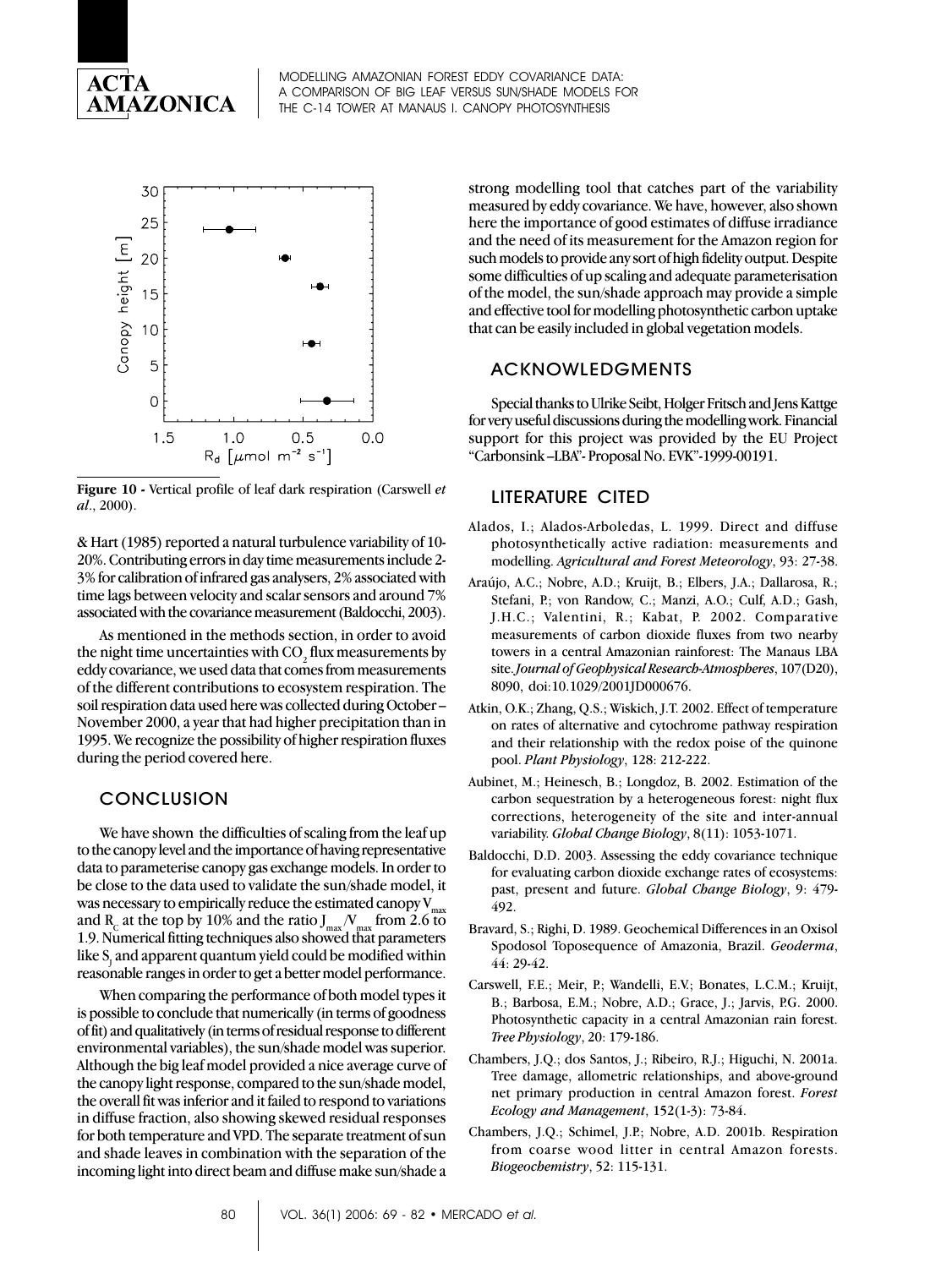

- Chambers, J.; Tribuzy, E.S.; Toledo, L.C.; Crispim, B.F.; Higuchi, N.; dos Santos, J.; Araújo, A.C.; Kruijt, B.; Nobre, A.; Trumbore, S. 2004. Respiration from a Tropical Forest Ecosystem: Partitioning of sources and low carbon use efficiency. *Ecological Applications*, 14(4):S72-S88
- Costa, R.; Luizao, F.; Silva, L.; Quintino, R.; Monteiro, T. this issue. Variation of carbon and nitrogen cycling processes along a topographic gradient in a central amazonian forest. *Acta Amazonica.(in review)*
- Cowan, I.R.; Farquhar, G.D. 1977. Stomatal function in relation to leaf metabolism and environment. *Symposium of the Society for Experimental Biology*,(31): 471-505.
- de Oliveira, A.A.; Daly, D.C. 1999. Geographic distribution of tree species occurring in the region of Manaus, Brazil: implications for regional diversity and conservation. *Biodiversity and Conservation*, 8: 1245-1259.
- de Pury, D.G.G.; Farquhar, G.D. 1997. Simple scaling of photosynthesis from leaves to canopies without the errors of big-leaf models. *Plant Cell and Environment*, 20: 537- 557.
- Erbs, D.G.; Klein, S.A.; Duffie, J.A. 1982. Estimation of the Diffuse-Radiation Fraction for Hourly, Daily and Monthly-Average Global Radiation. *Solar Energy*, 28: 293-302.
- Farquhar, G.D.; von Caemmerer, S. 1982. Modelling of photosynthetic response to environmental conditions. *In:* Lange, O.L.; Nobel, P.S.; Osmond, C.B.; Ziegler, H. (Eds). *Enciclopedia of Plant physiology. Vol.*12B*.* Springer-Verlag, Berlin. p.549-587.
- Finnigan, J.J.; Clement, R.; Malhi, Y.; Leuning, R.; Cleugh, H.A. 2003. A re-evaluation of long-term flux measurement techniques - Part I: Averaging and coordinate rotation. *Boundary-Layer Meteorology*, 107: 1-48.
- Goudriaan, J. 1977. *Crop micrometeorology: A simulation study.* Centre for Agricultural Publishing and Documentation, Wageningen, The Netherlands, 249p.
- Grace, J.; Lloyd, J.; McIntyre, J.; Miranda, A.; Meir, P.; Miranda, H.; Moncrieff, J.; Massheder, J.; Wright, I.; Gash, J. 1995. Fluxes of Carbon-Dioxide and Water-Vapor over an Undisturbed Tropical Forest in South-West Amazonia. *Global Change Biology*, 1: 1-12.
- Grace, J.; Mahli, Y.; Higuchi, N.; Meir, P. 2001. Productivity and carbon fluxes of tropical rain forest. *In:* J.Roy, H.A.M. (Ed). *Global Terrestrial Productivity.* Academic Press, San Diego.
- Gu, L.H.; Baldocchi, D.; Verma, S.B.; Black, T.A.; Vesala, T.; Falge, E.M.; Dowty, P.R. 2002. Advantages of diffuse radiation for terrestrial ecosystem productivity. *Journal of Geophysical Research-Atmospheres*, 107(D5-D6), 4050,doi:10.1029/ 2001JD001242.
- Law, B.E.; Falge, E.; Gu, L.; Baldocchi, D.D.; Bakwin, P.; Berbigier, P.; Davis, K.; Dolman, A.J.; Falk, M.; Fuentes, J.D.; Goldstein, A.; Granier, A.; Grelle, A.; Hollinger, D.; Janssens, I.A.; Jarvis, P.; Jensen, N.O.; Katul, G.; Mahli, Y.; Matteucci, G.; Meyers, T.; Monson, R.; Munger, W.; Oechel, W.; Olson, R.; Pilegaard, K.; Paw, K.T.; Thorgeirsson, H.; Valentini, R.; Verma, S.;

Vesala, T.; Wilson, K.; Wofsy, S. 2002. Environmental controls over carbon dioxide and water vapor exchange of terrestrial vegetation. *Agricultural and Forest Meteorology*, 113(1-4): 97-120.

- Leopoldo, P.R.; Franken, W.; Salati, E.; Ribeiro, M.N. 1987. Towards a Water-Balance in the Central Amazonian Region. *Experientia*, 43: 222-233.
- Lloyd, J.; Grace, J.; Miranda, A.C.; Meir, P.; Wong, S.C.; Miranda, B.S.; Wright, I.R.; Gash, J.H.C.; McIntyre, J. 1995. A Simple Calibrated Model of Amazon Rain-Forest Productivity Based on Leaf Biochemical-Properties. *Plant Cell and Environment*, 18(10): 1129-1145.
- Malhi, Y.; Nobre, A.D.; Grace, J.; Kruijt, B.; Pereira, M.G.P.; Culf, A.; Scott, S. 1998. Carbon dioxide transfer over a Central Amazonian rain forest. *Journal of Geophysical Research-Atmospheres*, 103(D24): 31593-31612.
- Malhi, Y.; Pegoraro, E.; Nobre, A.D.; Pereira, M.G.P.; Grace, J.; Culf, A.D.; Clement, R. 2002. Energy and water dynamics of a central Amazonian rain forest. *Journal of Geophysical Research-Atmospheres*, 107(D20),8061,doi:10.1029/ 2001JD000623.
- Massman, W.J.; Lee, X. 2002. Eddy covariance flux corrections and uncertainties in long-term studies of carbon and energy exchanges. *Agricultural and Forest Meteorology*, 113(1-4): 121-144.
- Medlyn, B., D. Barrett, J. Landsberg, P. Sands, and R. Clement. 2003. Conversion of canopy intercepted radiation to photosynthate: review of modelling approaches for regional scales. *Functional Plant Biology* 30 (2):153-169.
- Meir, P. 1996. *The exchange of carbon dioxide in tropical rainforest*. Doctor of Philosophy, Institute of Ecology and Resource Management/ The University of Edinburgh, Edinburgh. 208p.
- Meir, P.; Grace, J.; Miranda, A.C. 2000. Photographic method to measure the vertical distribution of leaf area density in forests. *Agricultural and Forest Meteorology*, 102(2-3): 105- 111.
- Moncrieff, J.B.; Massheder, J.M.; deBruin, H.; Elbers, J.; Friborg, T.; Heusinkveld, B.; Kabat, P.; Scott, S.; Soegaard, H.; Verhoef, A. 1997. A system to measure surface fluxes of momentum, sensible heat, water vapour and carbon dioxide. *Journal of Hydrology*, 189(1-4): 589-611.
- Nelder, J.A.; Mead, R. 1965. A Simplex-Method for Function Minimization. *Computer Journal*, 7: 308-313.
- Öquist, G.; Anderson, J.M.; McCaffery, S.; Chow, W.S. 1992. Mechanistic Differences in Photoinhibition of Sun and Shade Plants. *Planta*, 188: 422-431.
- Phillips, O.L.; Malhi, Y.; Higuchi, N.; Laurance, W.F.; Nunez, P.V.; Vasquez, R.M.; Laurance, S.G.; Ferreira, L.V.; Stern, M.; Brown, S.; Grace, J. 1998. Changes in the carbon balance of tropical forests: Evidence from long-term plots. *Science*, 282(5388): 439-442.
- Reindl, D.T.; Beckman, W.A.; Duffie, J.A. 1990. Diffuse Fraction Correlations. *Solar Energy*, 45: 1-7.